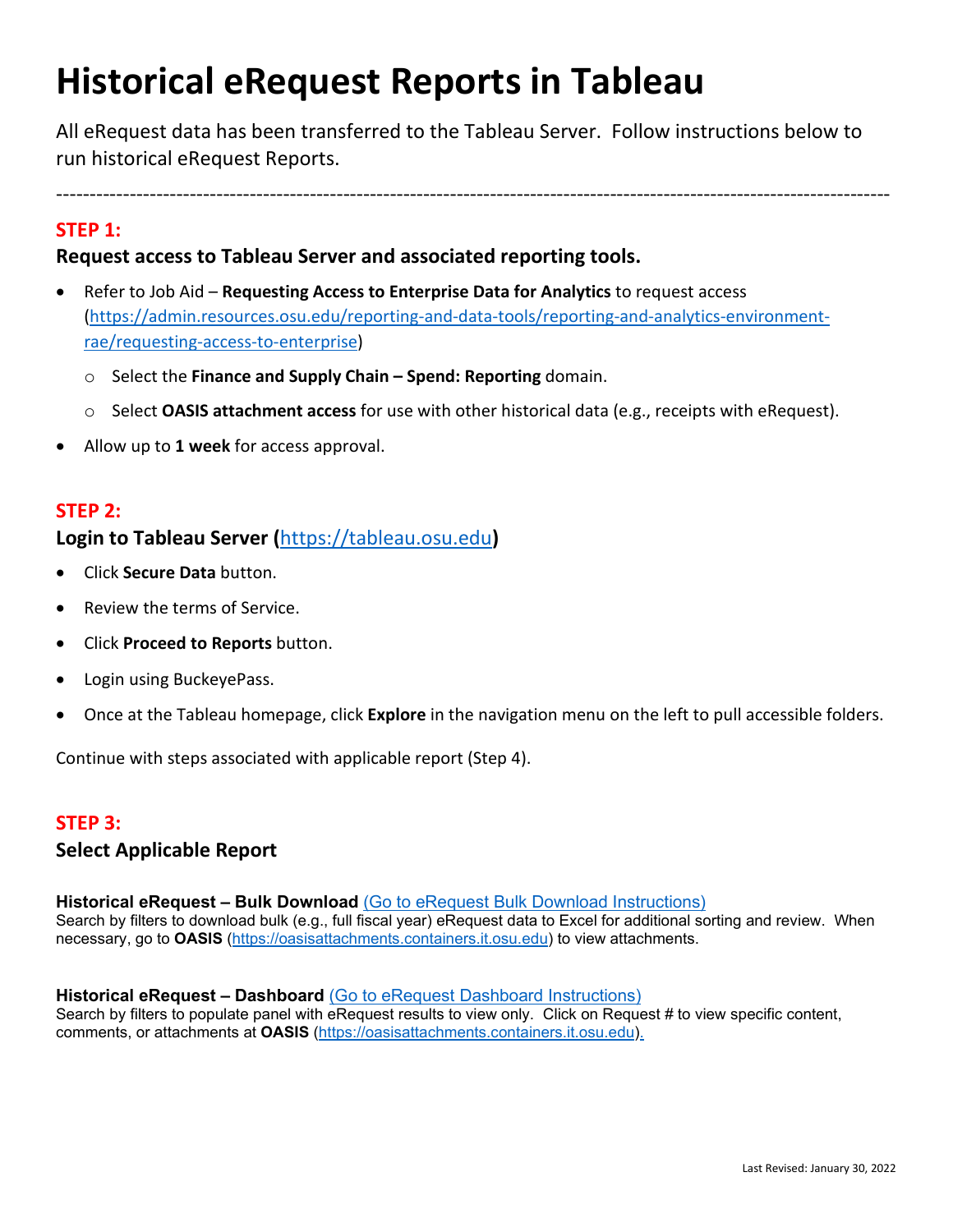• Click on the **Enterprise** folder **→ Finance and Supply Chain** folder **→ Spend** folder **→ Historical** folder **→ Historical eRequest - Bulk Download → Historical eRequest - Bulk Download**

#### **Set-up Report Filters**

- Select the search filters you need to narrow your results. You MUST click the **Apply** button with each filter to confirm your selection.
	- $\circ$  The Submitted Date Start and Submitted Date End filter is based on the date of submission for the eRequest and should be adjusted to the timeframe that meets your needs.
	- $\circ$  VP College selection must be applied to trigger other filters. Only one (1) VP College area can be selected at a time to avoid system time-out.
	- o Bulk data includes all statuses (including those that are NEW or DENIED) and may not have an org established with the Request #. Requests with "null" content may populate in the output.
- Click **Go to Report**

**Note:** To reset (clear filter entry), click **Revert** (in upper left corner). When making changes and adjustments to the filters or start/end date, allow a few minutes for the results to refresh.

#### **Export Bulk Download Results**

- Upon output display, click the **Excel** icon
- Select **Excel** radio button as the format and click **Download**
- Results will appear onscreen and in your **Downloads** folder

**Note:** When a request contains a split chartfield, extra rows will populate to document each unique chartfield row and may impact spend or request volume totals. Apply Excel features (e.g., remove duplicates) as needed.

#### **View Comments or Attachments**

- To view any **comments** associated with a specific Request # identified in the bulk download, go to: **Historical eRequest – Dashboard** in Tableau Server.
- To view any **attachments** associated with a specific Request #, go to: **Historical eRequest Dashboard** in Tableau Server and click attachment tab to link out of Tableau Server to **OASIS** [\(https://oasisattachments.containers.it.osu.edu\)](https://oasisattachments.containers.it.osu.edu/).
	- $\circ$  At OASIS dashboard, select application type (e.g., eRequest) and enter the Request #.
	- o Click the **Submit** button.
	- $\circ$  The File Name and the File Description of all attachments related to the request number that you entered will appear in the table. You can select the **Download All** button or choose to Download each file individually in the File Action section.